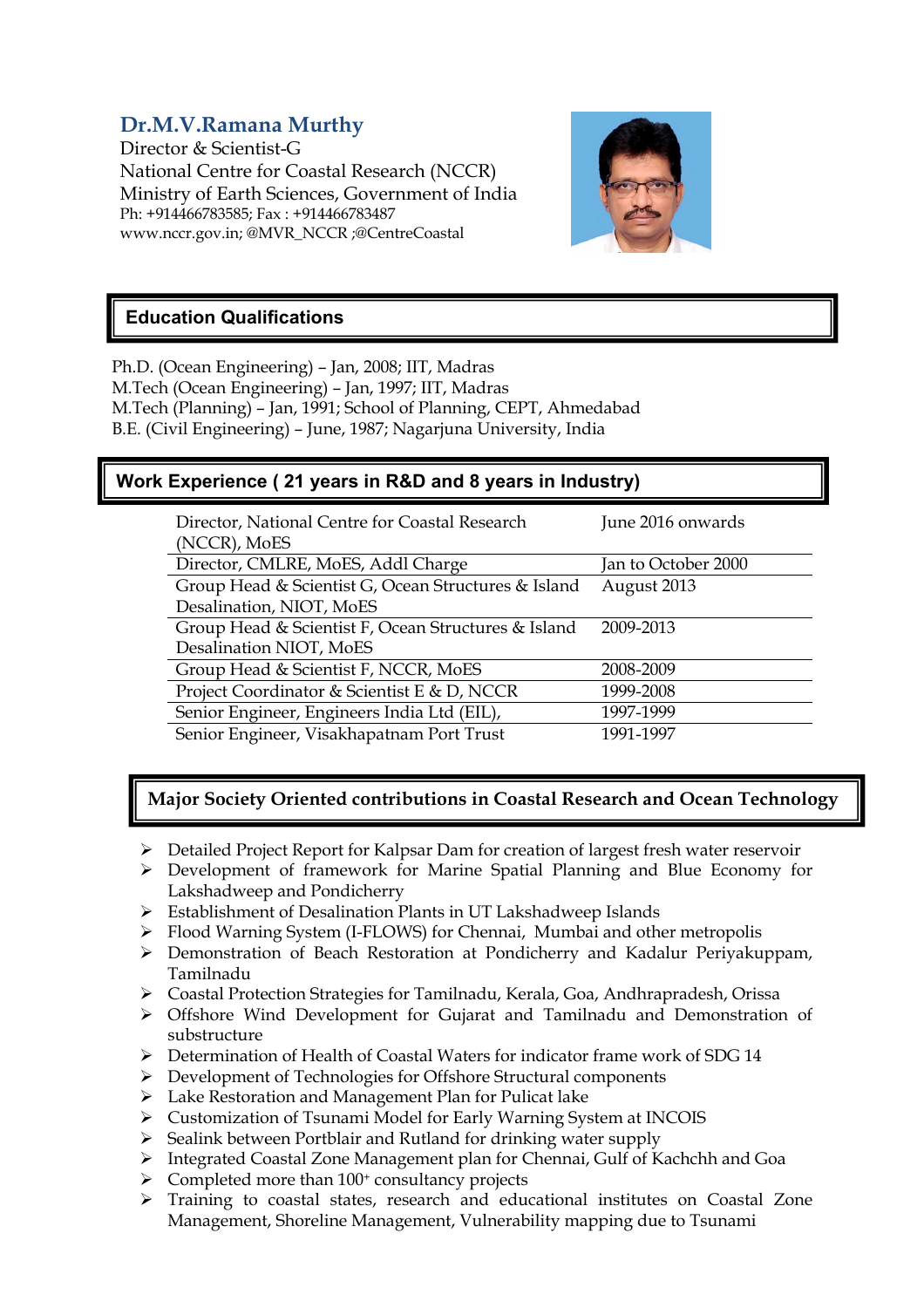## **Awards**

- 1. National Award of Excellence in Ocean Technology, Ministry of Earth Sciences, 2021
- 2. National Geo Science Award 2010. Outstanding contribution in the field of Disaster Management, Ministry of Mines
- 3. Ministry of Earth Sciences Award 2006. Outstanding contribution in the field of Costal Processes Modelling
- 4. American Bureau of Shipping Award for Department Outstanding performance in M,Tech in Ocean Engineering, IIT Madras.
- 5. Merit Certificate from Chairman, Visakhapatanam Port Trust, for outstanding contribution in execution of Integrated Sports and Cultural Complex

### **Membership in Learned Societies**

- Ø AICTE INAE Distinguished Visiting Professor ( 2018- )
- Ø Senate Member, Tamilnadu Dr.MGR Medical University (2021-2023)
- Ø Member, GC, KUFOS, Kerala,
- Ø Member, GC, NIOT
- Ø President, Ocean Society India (OSI) (2016-2018)
- Ø Member International Association for Hydro-Environment Engineering and Research, IAHR

## **Policy/Appraisal Committee**

- Ø Member, National Biodiversity Authority.
- Ø Member, Working Group to formulate policy for resettlement of displaced people affected by River and Coastal Erosion , NDMA, 2021-
- Ø Member, National Expert Advisory Panel ( NEAP) for developing Environmental Policy, by CSIR-NEERI for MoEF&CC , 2021-
- Ø Member; National Coastal Zone Management Authority, MoEF & CC (NCZMA)- 2015-17; Presently Officiating on behalf of MoES.
- Ø Member; Expert Appraisal Committee of CRZ, Infrastructure & Miscellaneous and New Construction and Industrial Estates Projects, MoEF & CC (2013-2016)
- Ø Member, "Expert Appraisal Committee Infra 1 Sector (Infrastructure CRZ and other miscellaneous projects), (2017- 2020) & Infra 2 Sector: (Ports and Harbours, Airports, Building and Construction projects) (2018 & 2019-2022). MoEF & CC.
- Ø Member, "Expert Appraisal Committee to deal with violations of EIA notification 2016 MoEF & CC (2017-2020)
- Ø Member, Delineation of Eco Sensitive Zones around the National Parks and Wildlife Sanctuaries in Andaman and Nicobar Islands, 2016.
- Ø Member, Pondicherry Coastal Zone Management Authority, PCZMA (2012- 18,2018-2021)